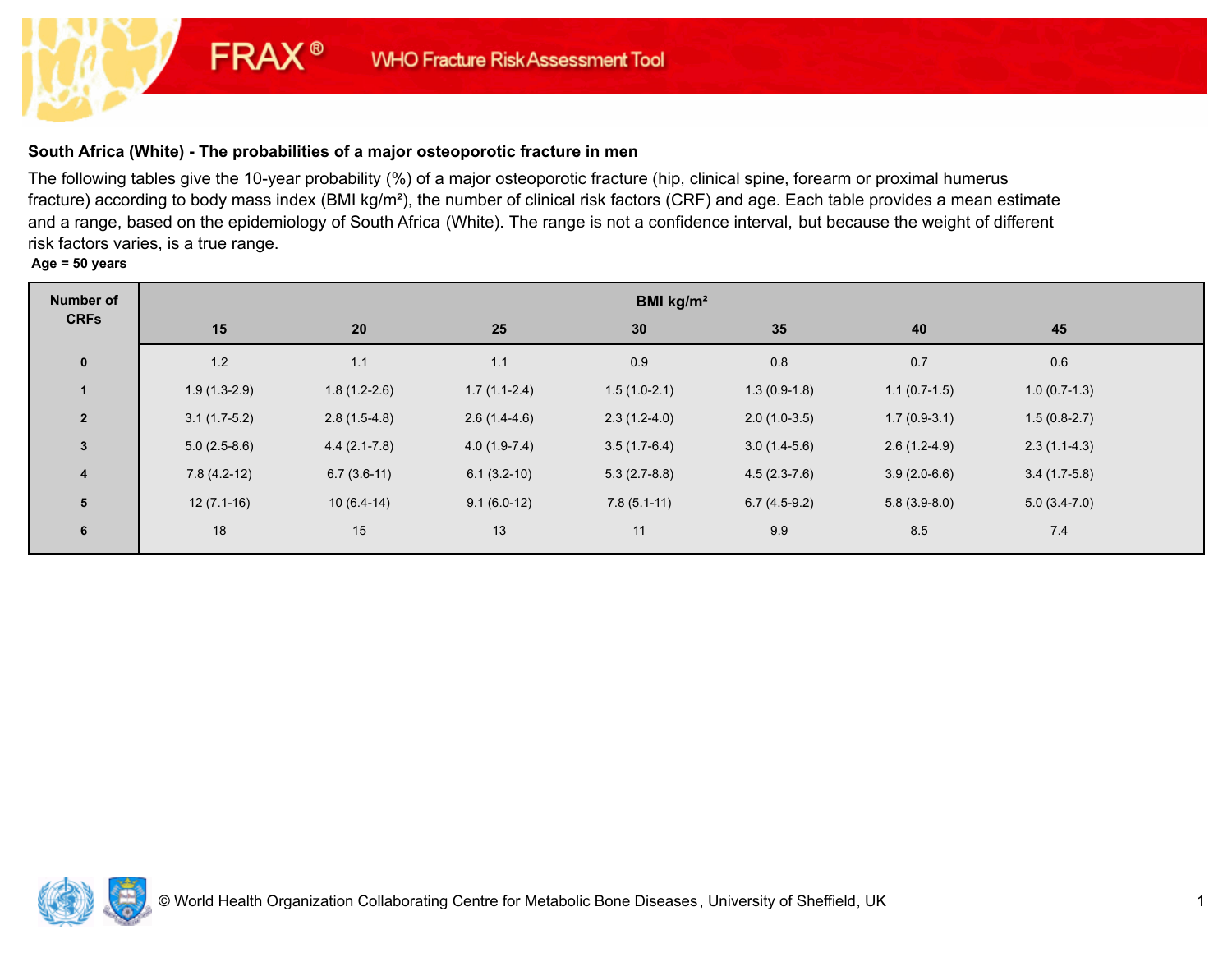## **Age = 55 years**

**FRAX®** 

| 35<br>40<br>45                                     |
|----------------------------------------------------|
| $0.8\,$<br>0.9<br>1.1                              |
| $1.7(1.1-2.3)$<br>$1.5(1.0-2.0)$<br>$1.3(0.8-1.7)$ |
| $2.2(1.2-3.9)$<br>$1.9(1.0-3.4)$<br>$2.6(1.4-4.4)$ |
| $3.9(1.9-7.1)$<br>$3.4(1.6-6.1)$<br>$2.9(1.4-5.3)$ |
| $5.0(2.7-8.3)$<br>$4.3(2.3-7.2)$<br>$5.9(3.2-9.6)$ |
| $7.4(5.0-10)$<br>$8.7(5.9-12)$<br>$6.4(4.3-8.8)$   |
| 9.3<br>13<br>11                                    |
|                                                    |

#### **Age = 60 years**

| <b>Number of</b> | BMI kg/m <sup>2</sup> |                |                |                |                |                |                |  |  |  |
|------------------|-----------------------|----------------|----------------|----------------|----------------|----------------|----------------|--|--|--|
| <b>CRFs</b>      | 15                    | 20             | 25             | 30             | 35             | 40             | 45             |  |  |  |
| $\mathbf 0$      | 2.3                   | 2.1            | 1.9            | 1.7            | 1.5            | 1.3            | $1.1$          |  |  |  |
|                  | $3.8(2.7-5.4)$        | $3.3(2.3-4.5)$ | $3.0(2.1-4.1)$ | $2.6(1.8-3.5)$ | $2.2(1.5-3.0)$ | $1.9(1.3-2.6)$ | $1.7(1.1-2.2)$ |  |  |  |
| $\overline{2}$   | $5.9(3.6-9.0)$        | $5.1(3.0-8.1)$ | $4.7(2.6-7.6)$ | $4.0(2.2-6.6)$ | $3.4(1.9-5.7)$ | $2.9(1.6-5.0)$ | $2.5(1.4-4.3)$ |  |  |  |
| $\mathbf{3}$     | $9.3(5.5-14)$         | $7.9(4.4-13)$  | $7.1(3.7-12)$  | $6.0(3.2-10)$  | $5.2(2.7-9.0)$ | $4.4(2.3-7.8)$ | $3.8(1.9-6.8)$ |  |  |  |
| $\overline{4}$   | $14(8.7-21)$          | $12(7.4-18)$   | $11(6.2-17)$   | $9.0(5.2-14)$  | $7.7(4.4-12)$  | $6.6(3.7-11)$  | $5.6(3.1-9.2)$ |  |  |  |
| 5                | $21(14-27)$           | 18 (12-23)     | 15 (11-20)     | $13(9.2-18)$   | $11(7.9-15)$   | $9.7(6.7-13)$  | $8.3(5.8-11)$  |  |  |  |
| 6                | 30                    | 26             | 22             | 19             | 16             | 14             | 12             |  |  |  |

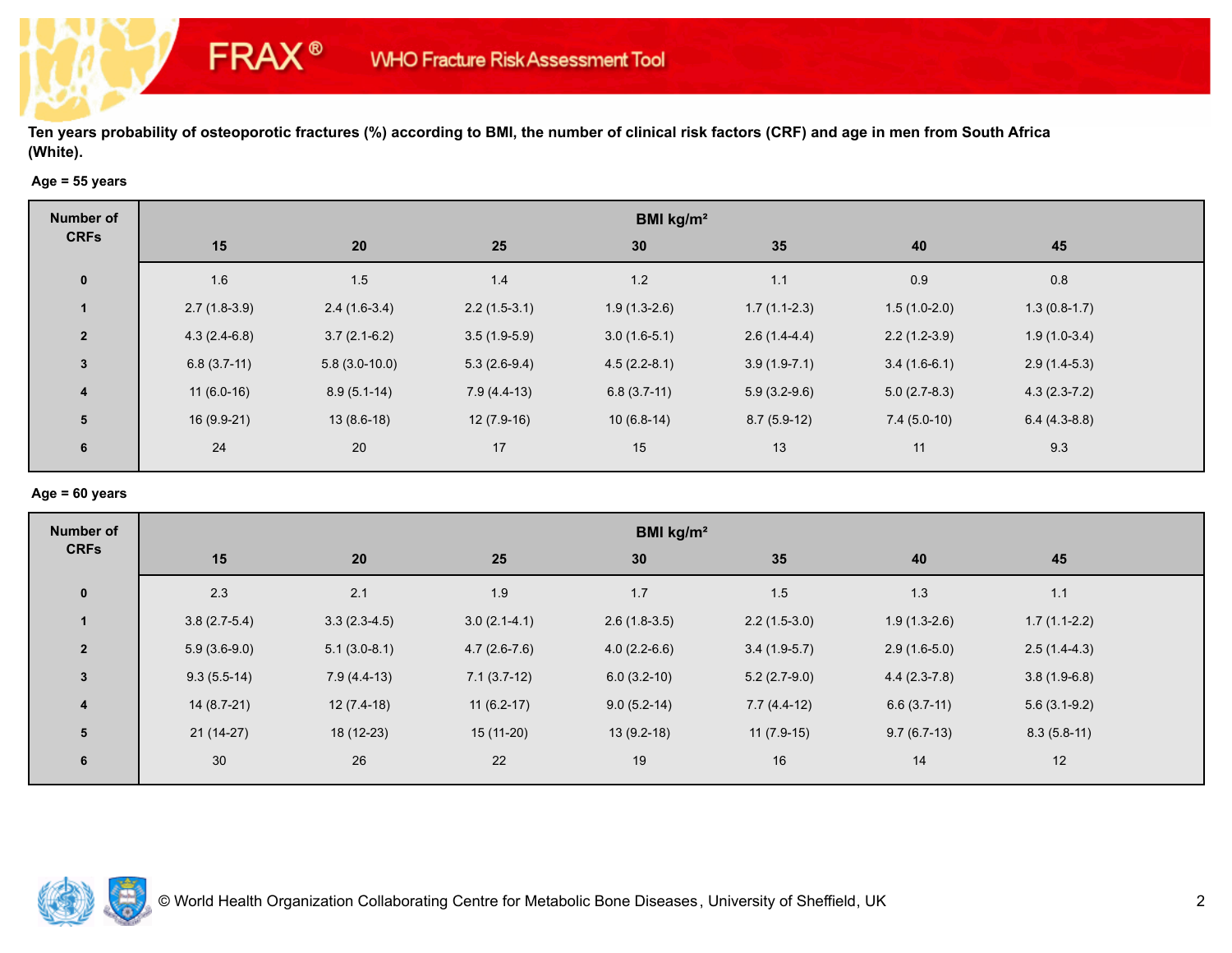## **Age = 65 years**

**FRAX®** 

| <b>Number of</b>        | BMI kg/m <sup>2</sup> |                 |                |                |                |                |                |  |  |  |
|-------------------------|-----------------------|-----------------|----------------|----------------|----------------|----------------|----------------|--|--|--|
| <b>CRFs</b>             | 15                    | 20              | 25             | 30             | 35             | 40             | 45             |  |  |  |
| $\mathbf 0$             | 3.2                   | 2.8             | 2.5            | 2.2            | 1.9            | 1.6            | 1.4            |  |  |  |
|                         | $5.0(3.7-6.9)$        | $4.3(3.1-5.8)$  | $3.9(2.7-5.1)$ | $3.3(2.3-4.4)$ | $2.8(2.0-3.7)$ | $2.4(1.7-3.2)$ | $2.1(1.4-2.7)$ |  |  |  |
| $\overline{2}$          | $7.8(5.0-11)$         | $6.7(4.1-10.0)$ | $6.0(3.5-9.3)$ | $5.1(2.9-8.1)$ | $4.3(2.5-7.0)$ | $3.7(2.1-6.0)$ | $3.2(1.8-5.2)$ |  |  |  |
| $\mathbf{3}$            | $12(7.9-17)$          | $10(6.2-16)$    | $8.9(5.1-15)$  | $7.6(4.3-13)$  | $6.5(3.6-11)$  | $5.5(3.0-9.4)$ | $4.7(2.5-8.1)$ |  |  |  |
| $\overline{\mathbf{4}}$ | $18(12-25)$           | $15(10-22)$     | $13(8.5-20)$   | $11(7.1-17)$   | $9.6(5.9-15)$  | $8.1(4.9-13)$  | $6.9(4.1-11)$  |  |  |  |
| 5                       | 26 (18-32)            | $22(16-28)$     | 19 (14-25)     | $16(12-21)$    | $14(10-18)$    | $12(8.5-16)$   | $10(7.3-14)$   |  |  |  |
| 6                       | 36                    | 31              | 27             | 23             | 20             | 17             | 14             |  |  |  |
|                         |                       |                 |                |                |                |                |                |  |  |  |

## **Age = 70 years**

| <b>Number of</b>        | BMI kg/m <sup>2</sup> |                  |                |                |                |                 |                |  |  |  |
|-------------------------|-----------------------|------------------|----------------|----------------|----------------|-----------------|----------------|--|--|--|
| <b>CRFs</b>             | 15                    | 20               | 25             | 30             | 35             | 40              | 45             |  |  |  |
| $\mathbf{0}$            | 4.4                   | 3.7              | 3.3            | 2.8            | 2.4            | 2.0             | 1.7            |  |  |  |
| $\mathbf{1}$            | $6.9(5.0-8.6)$        | $5.7(4.2 - 7.2)$ | $5.0(3.6-6.4)$ | $4.2(3.0-5.4)$ | $3.5(2.6-4.6)$ | $3.0(2.2-3.9)$  | $2.5(1.8-3.3)$ |  |  |  |
| $\overline{2}$          | $11(7.0-15)$          | $8.8(5.6-12)$    | $7.5(4.7-10)$  | $6.2(3.9-8.8)$ | $5.2(3.3-7.4)$ | $4.4(2.7-6.3)$  | $3.7(2.3-5.3)$ |  |  |  |
| $\mathbf{3}$            | $17(11-24)$           | 14 (8.7-20)      | $11(7.0-17)$   | $9.3(5.8-14)$  | $7.8(4.8-12)$  | $6.5(4.0-10.0)$ | $5.5(3.3-8.4)$ |  |  |  |
| $\overline{\mathbf{4}}$ | $25(17-34)$           | $20(14-29)$      | $17(12-24)$    | $14(9.5-20)$   | $12(7.8-17)$   | $9.7(6.5-14)$   | $8.0(5.3-12)$  |  |  |  |
| 5                       | $36(30-44)$           | $30(25-38)$      | $25(20-31)$    | $21(17-26)$    | 17 (14-22)     | $14(11-19)$     | $12(9.2-16)$   |  |  |  |
| 6                       | 48                    | 43               | 36             | 30             | 25             | 21              | 17             |  |  |  |

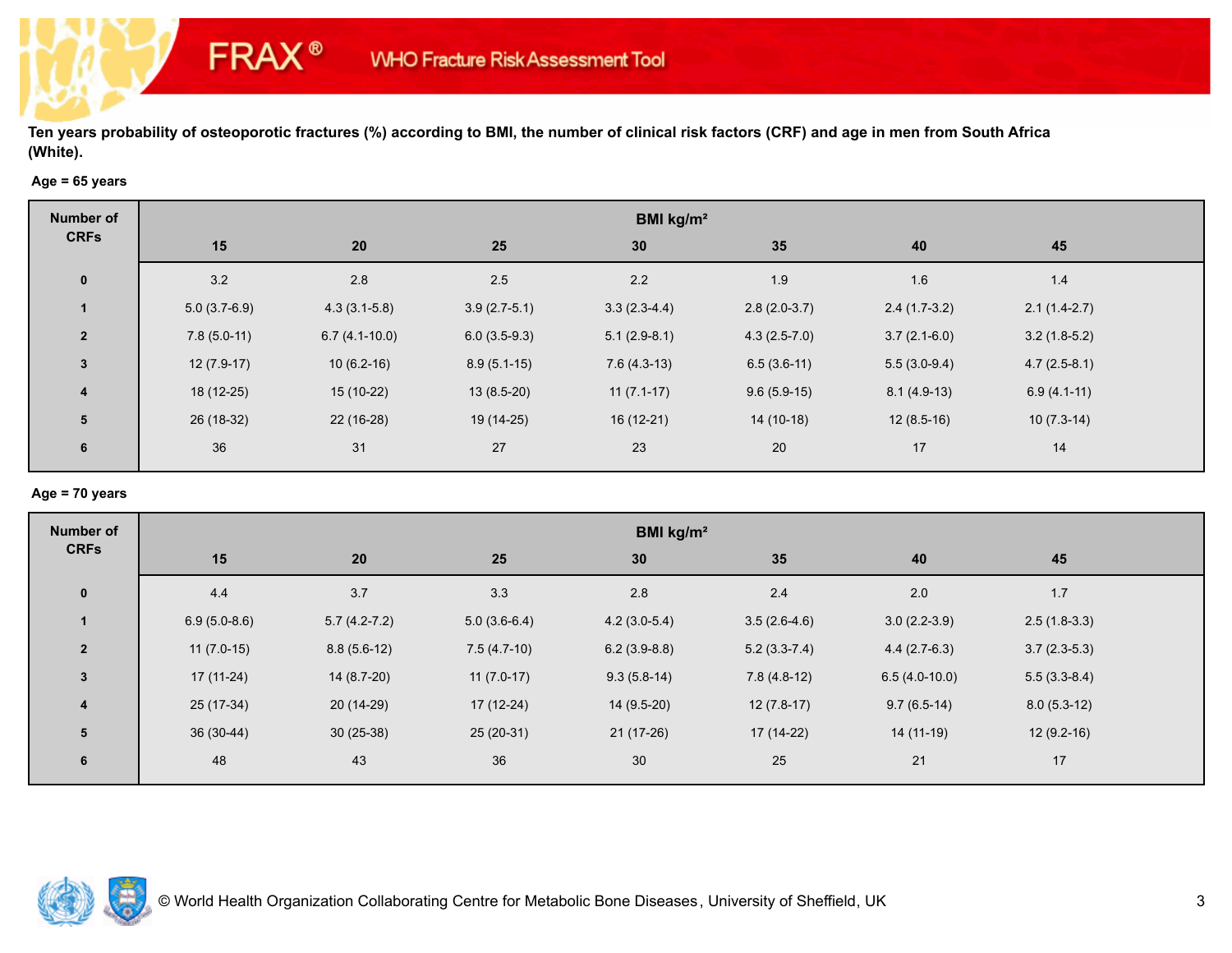## **Age = 75 years**

**FRAX®** 

| <b>Number of</b> | BMI kg/m <sup>2</sup> |               |                |                |                |                |                |  |  |  |
|------------------|-----------------------|---------------|----------------|----------------|----------------|----------------|----------------|--|--|--|
| <b>CRFs</b>      | 15                    | 20            | 25             | 30             | 35             | 40             | 45             |  |  |  |
| $\mathbf 0$      | 6.1                   | 5.1           | 4.5            | 3.7            | 3.1            | 2.6            | 2.2            |  |  |  |
|                  | $10(7.1-15)$          | $8.2(5.9-11)$ | $6.8(5.0-8.5)$ | $5.7(4.1-6.9)$ | $4.7(3.4-5.7)$ | $3.9(2.8-4.8)$ | $3.3(2.4-4.1)$ |  |  |  |
| $\overline{2}$   | $16(9.9-25)$          | $13(8.1-20)$  | $11(6.6-15)$   | $8.7(5.4-12)$  | $7.2(4.5-10)$  | $5.9(3.7-8.2)$ | $4.9(3.1-6.8)$ |  |  |  |
| $\mathbf{3}$     | $25(15-38)$           | $21(13-30)$   | 17 (10-24)     | $14(8.2-20)$   | $11(6.7-16)$   | $9.1(5.5-13)$  | $7.4(4.5-11)$  |  |  |  |
| 4                | $37(23-49)$           | $31(19-44)$   | $25(16-36)$    | $21(13-30)$    | $17(11-25)$    | $14(8.8-20)$   | $11(7.1-17)$   |  |  |  |
| 5                | 49 (35-59)            | 45 (31-54)    | 38 (27-46)     | $31(22-39)$    | 26 (19-33)     | $21(15-27)$    | 17 (13-22)     |  |  |  |
| 6                | 62                    | 58            | 52             | 45             | 38             | 32             | 26             |  |  |  |
|                  |                       |               |                |                |                |                |                |  |  |  |

## **Age = 80 years**

| <b>Number of</b> | BMI kg/m <sup>2</sup> |              |               |               |                |                |                |  |  |  |
|------------------|-----------------------|--------------|---------------|---------------|----------------|----------------|----------------|--|--|--|
| <b>CRFs</b>      | 15                    | 20           | 25            | 30            | 35             | 40             | 45             |  |  |  |
| $\mathbf 0$      | 8.4                   | 7.0          | 5.9           | 4.9           | 4.0            | 3.3            | $2.8$          |  |  |  |
|                  | $14(9.6-21)$          | $11(8.1-17)$ | $9.2(6.7-13)$ | $7.5(5.5-10)$ | $6.1(4.5-8.1)$ | $5.0(3.6-6.5)$ | $4.1(3.0-5.3)$ |  |  |  |
| $\overline{2}$   | $21(14-33)$           | 18 (11-26)   | $14(9.1-20)$  | $12(7.4-17)$  | $9.5(6.0-13)$  | $7.7(4.9-11)$  | $6.3(4.0-8.6)$ |  |  |  |
| $\mathbf{3}$     | $31(19-44)$           | 27 (17-38)   | $22(14-31)$   | 18 (11-26)    | $15(9.2-21)$   | $12(7.5-17)$   | $9.5(6.0-13)$  |  |  |  |
| $\overline{4}$   | 42 (27-54)            | $38(25-50)$  | $32(22-43)$   | $27(18-37)$   | $22(14-30)$    | 18 (12-25)     | $14(9.3-21)$   |  |  |  |
| 5                | 54 (39-62)            | $50(36-59)$  | 45 (32-54)    | $38(27-47)$   | $32(22-40)$    | 26 (18-33)     | $22(15-27)$    |  |  |  |
| 6                | 65                    | 62           | 58            | 51            | 44             | 37             | 31             |  |  |  |